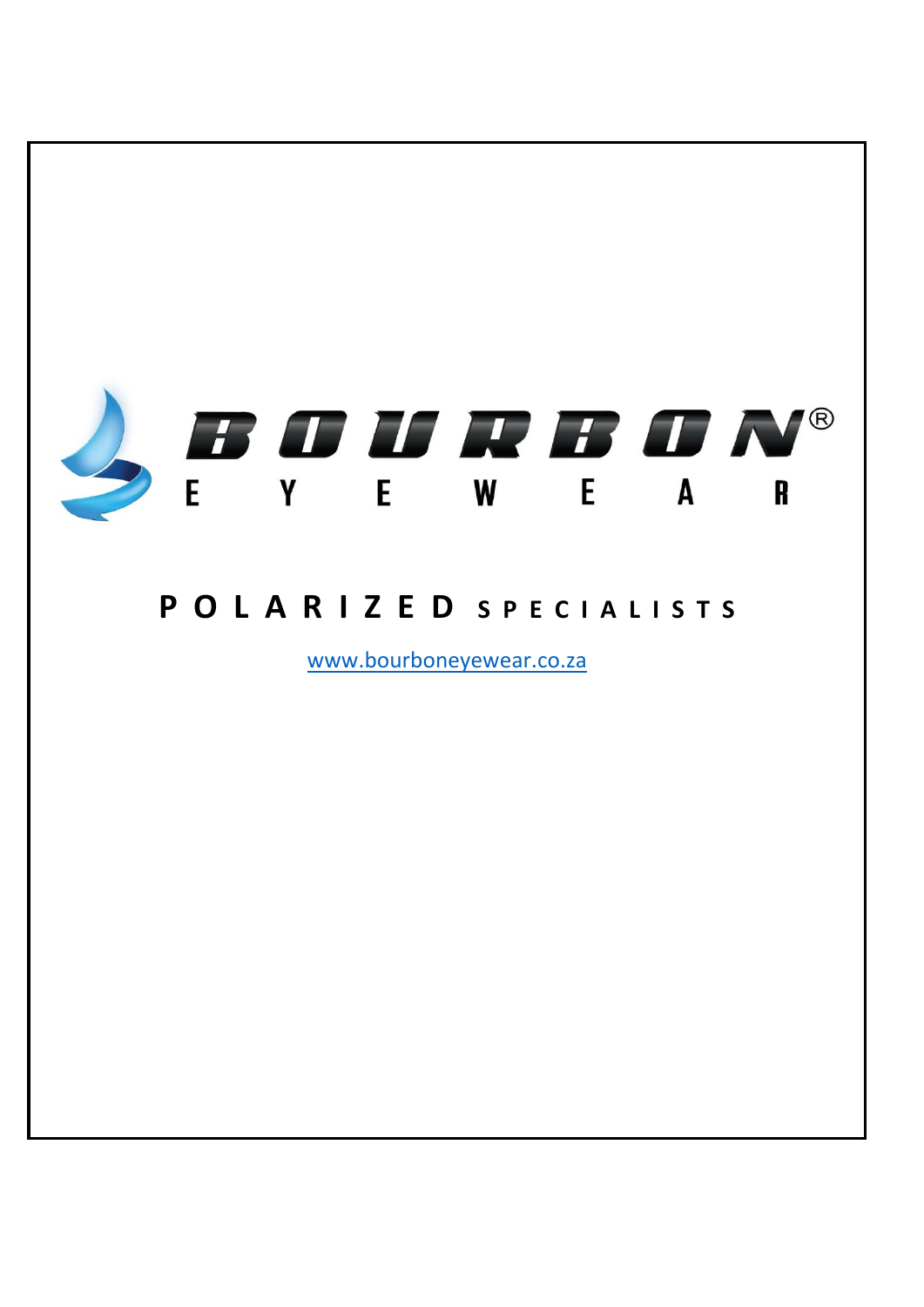## **FRAME TECHNOLOGY - TR90:**

*We use Switzerland EMS ultra-light technology memory plastic GRILAMID TR90 which has strong elasticity and collision resistance, super durable polymer. Our TR90 sunglasses can offer super lightweight, flexible and comfort for long-time wearing.*



**GRILAMID TR-90 FRAME** TR-90 IS AN INCREDIBLY LIGHT &<br>DURABLE NYLON MATERIAL THAT<br>RESISTS CHEMICAL & UV DAMAG



**ADJUSTABLE EAR PADS** FULLY ADJUSTABLE EAR PADS<br>ALLOW A CUSTOM FIT, INCREASING<br>COMFORT & PERFORMANCE.



**ADJUSTABLE NOSE PADS FULLY ADJUSTABLE NOSE PADS<br>ALLOW FOR A CLOSER FIT, LIMITING<br>SLIPPAGE & INCREASING COMFORT.** 



**VENTED LENSES VENTED LENSES INCREASE**<br>AIRFLOW TO PREVENT FOG **YOU COOL** 



**HYDROPHILIC RUBBER** HYDROPHILIC RUBBER EAR & NOSE<br>PADS INCREASE THEIR GRIP THE MORE YOU SWEAT - NO SLIPPING.

## **POLARIZED LENSES/LENS TECHNOLOGY:**

*The sun's rays reflect light in every direction, so when a ray hits a flat surface, the reflected light shines back at your eye and is magnified, causing glare. It reduces your depth perception, distorts your view and color perception.* 

### **ADVANTAGES:**

**1: Reduce Glare** - *On a sunny day, you may notice that objects in the distance appear hazy, or nearby vehicles are reflecting light in a way that is nearly blinding. A polarized lens removes the effects of glare by blocking reflections. This improves eye comfort and allows you to take in the view without squinting.* 

**2: Water Sports -** *Without polarized lenses, the water's surface simply reflects everything around it. This obscures view into the water almost completely. Polarized lenses block this reflection and enable the wearer to see the contents of the water instead of the sky.* 

**3: Reduce Eyestrain -** *Another nasty side effective of glare, eyestrain can be relieved with polarized lens wear.* 

**4: Better Vision -** *Wearing polarized lenses can reveal colors and images like never before. You will see crisply and cleanly, with a level of detail that may astound you.*

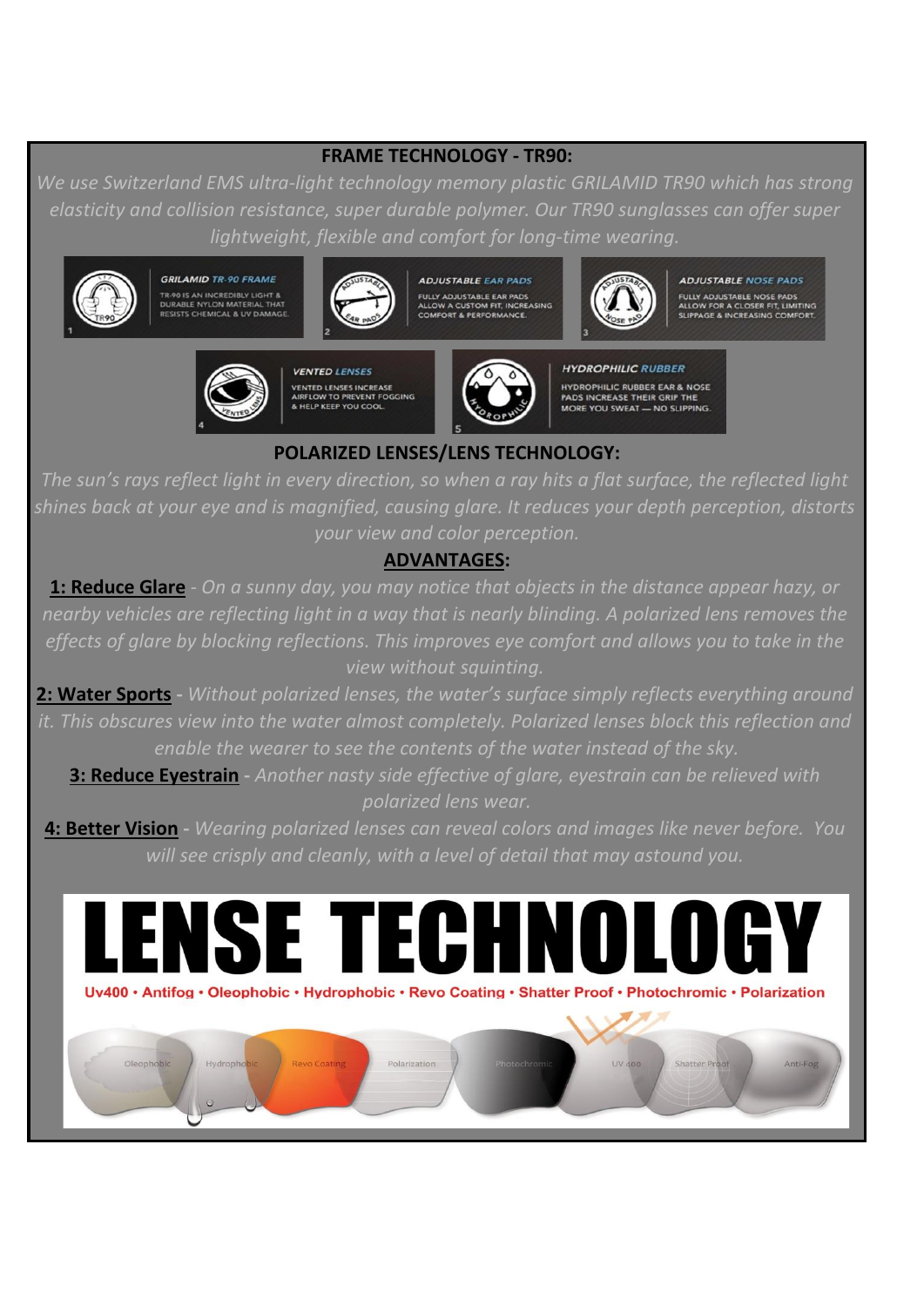

#### **P O L A R I Z E D - F U N C T I O N A L**



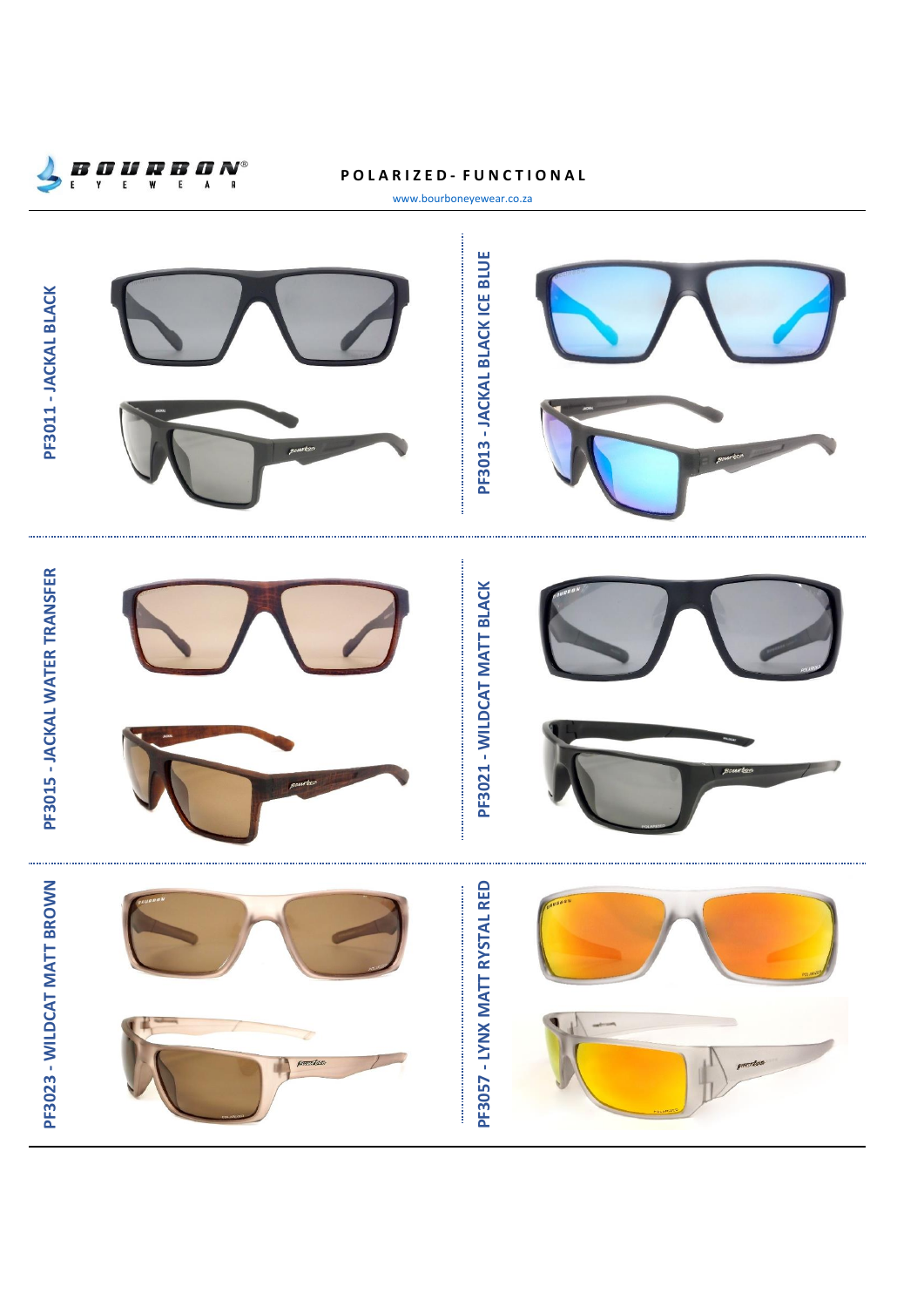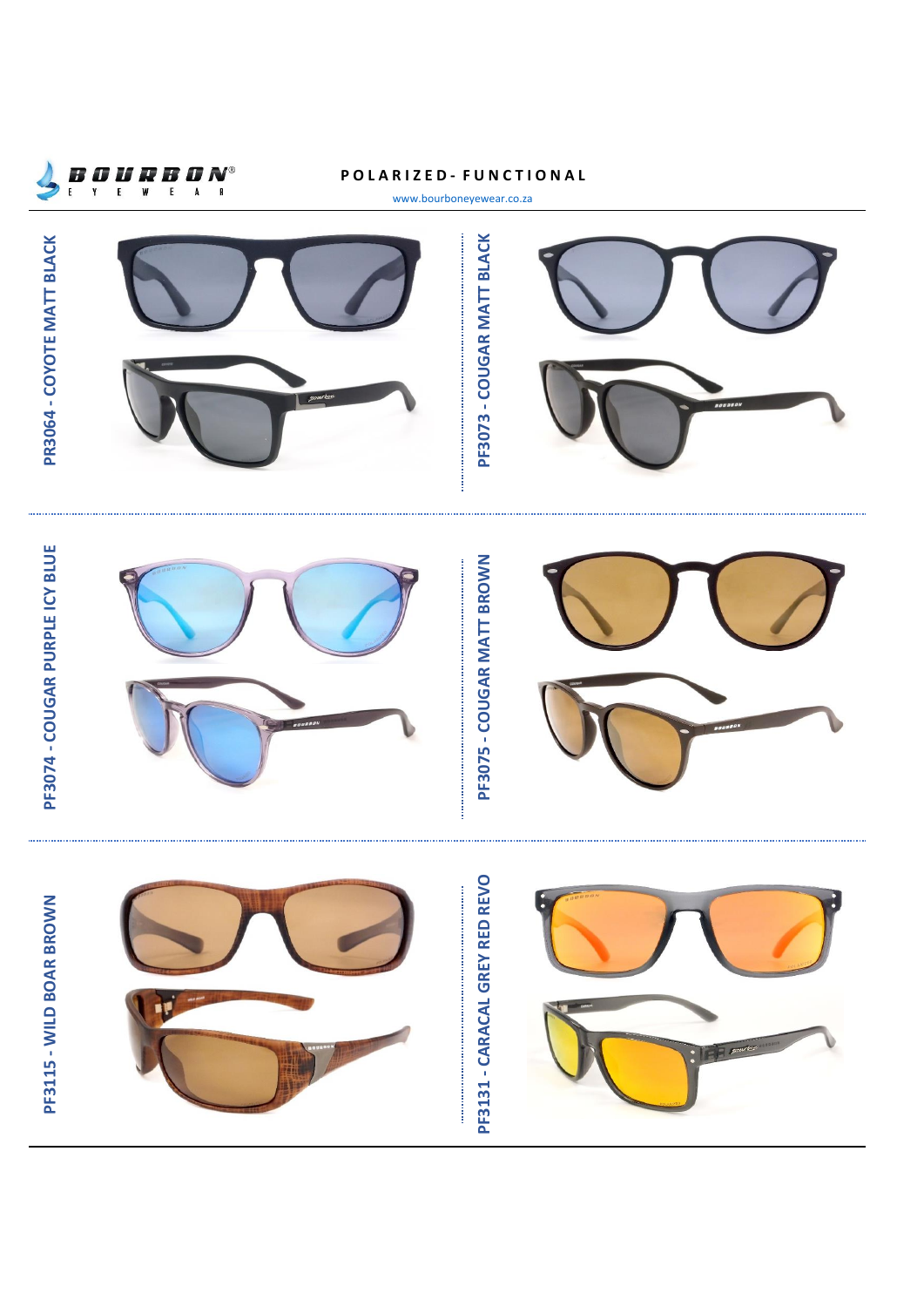